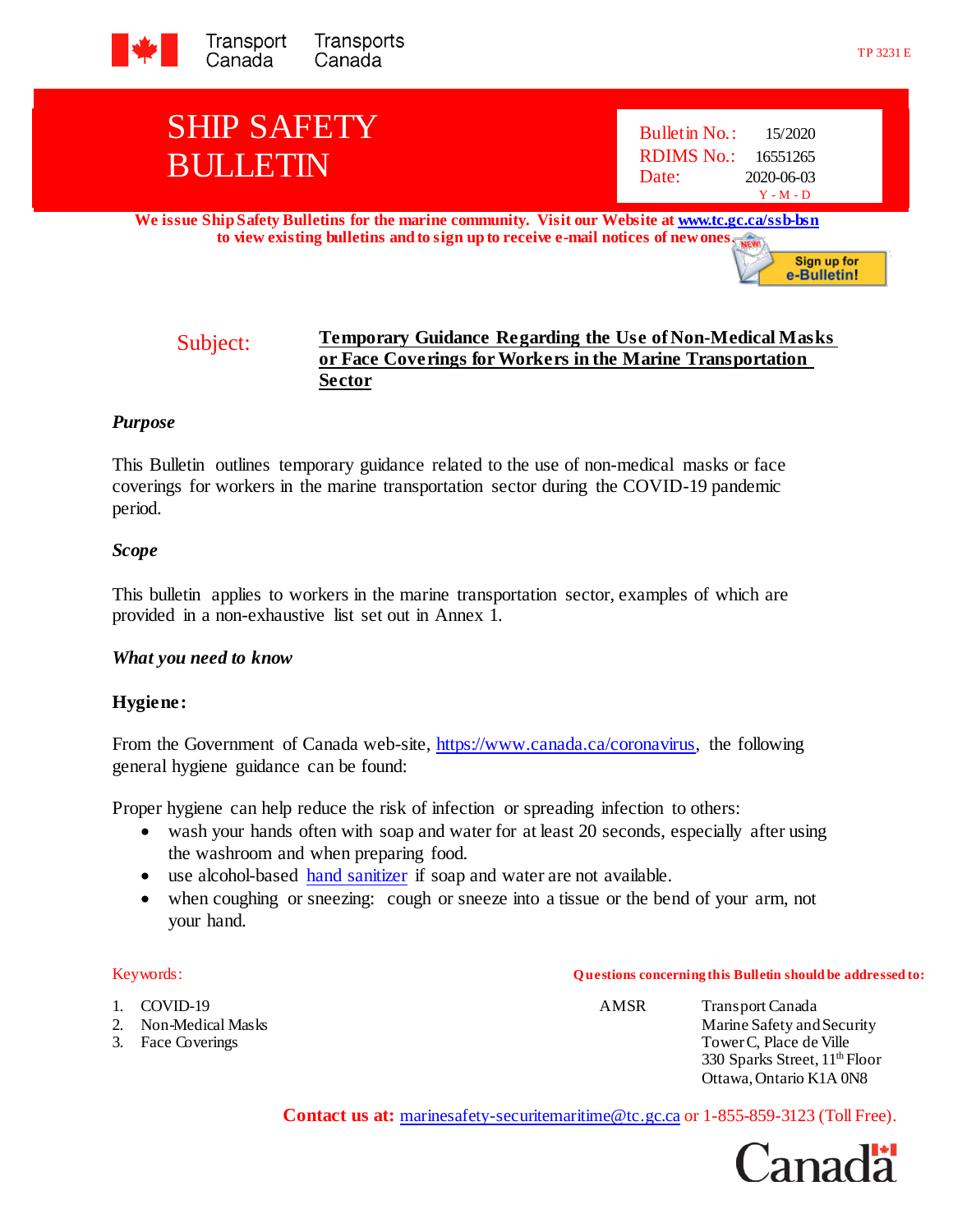- dispose of any tissues you have used as soon as possible in a lined waste basket and wash your hands afterwards.
- avoid touching your eyes, nose, or mouth with unwashed hands.

### **Non-Medical Masks or Face Coverings:**

Non-medical masks or face coverings are defined as non-surgical, non-regulated cloth masks that cover the mouth and nose. They are **not** personal protective equipment (PPE) or medical devices and are not regulated as such. When worn properly, a person wearing a non-medical mask or face covering may reduce the spread of his or her infectious respiratory droplets.

### **The Wearing of Non-Medical Masks or Face Coverings:**

To support situations where protection is **not** already prescribed as a component of required PPE, and maintaining a physical distance of two (2) metres between co-workers or customers/clients in the workplace is not consistently possible, consideration should be given to the use of a nonmedical mask or face covering, for which the following guidance is proposed:

- a. All workers referenced under "*Scope*", above, should have in their possession, or have access to, a non-medical mask or face covering.
- b. A non-medical mask or face covering should be donned on a risk-based approach specific to the unique circumstances of the workplace, when local authorities require it (for which, in the case of a vessel or a marine facility, "local authorities" can include the vessel master, a Port Authority, or other local or public health official).
- c. The use of respirators (e.g., N-95 masks) should be conserved for health care workers and others providing direct care to COVID-19 patients. N-95 masks should continue to be used outside of the COVID-19 context only where this is the usual prescribed PPE for protection against other identified hazards.
- d. Learn how to [properly wear a non-medical mask or face covering](https://www.canada.ca/en/public-health/services/video/covid-19-wear-non-medical-mask-face-covering-properly.html) to limit the spread of COVID-19 when physical distancing is difficult.

Further information regarding public heath guidance can be found at the following link: <https://www.canada.ca/coronavirus>